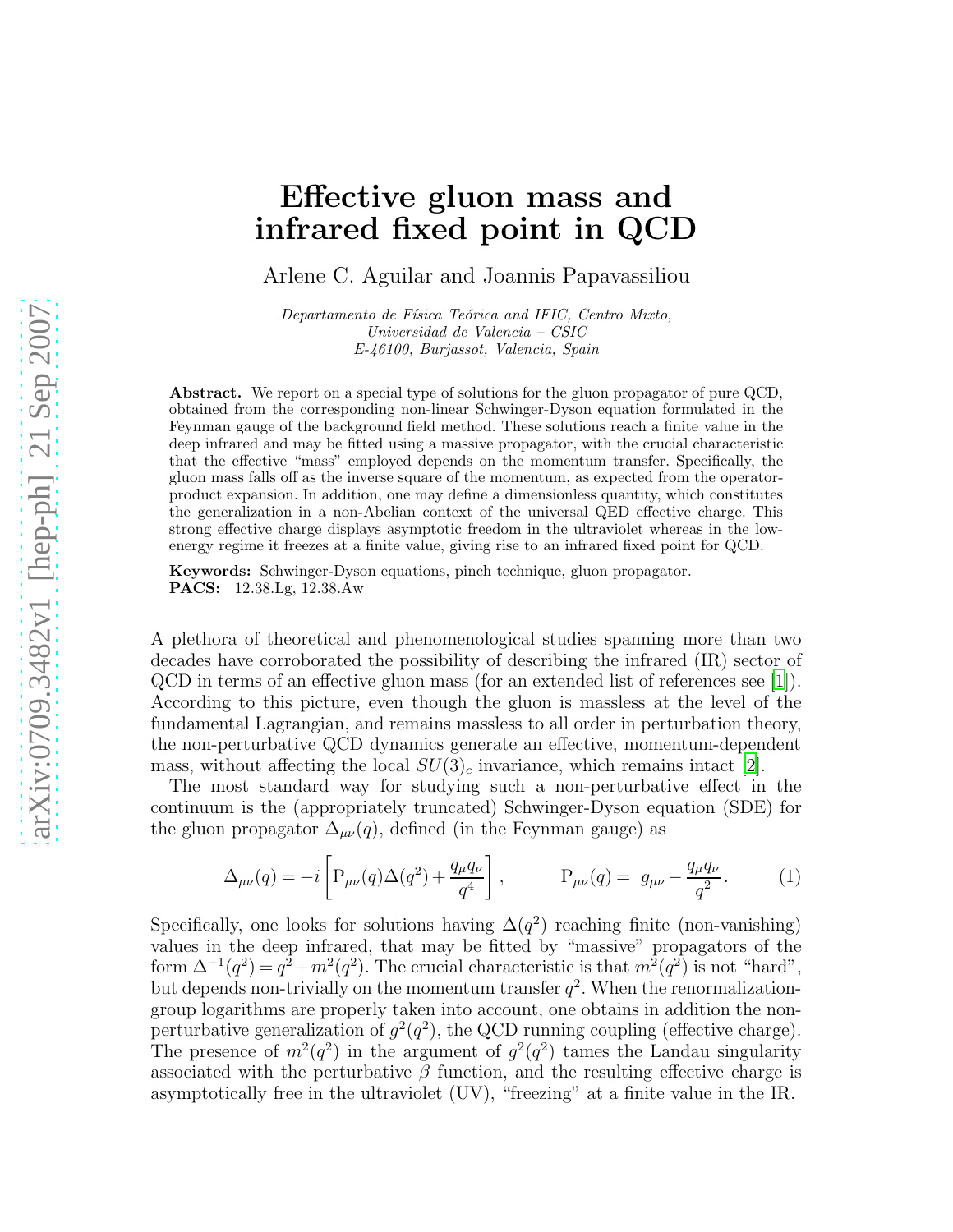The running of  $m^2(q^2)$  is of central importance for the self-consistency of this approach, mainly because the value of  $\Delta^{-1}(0)$  is determined by integrals involving  $\Delta(q^2)$ ,  $m^2(q^2)$ , and  $g^2(q^2)$  over the entire range of (Euclidean) momenta. The UV convergence of these integrals depends crucially on how  $m^2(q^2)$  behaves as  $q^2 \to \infty$ . If  $m^2(q^2)$  drops off asymptotically faster than a logarithm, then  $\Delta^{-1}(0)$  is finite. This, in turn, is crucial because the finiteness of  $\Delta^{-1}(0)$  guarantees essentially the renormalizability of QCD.

In earlier studies of *linear* SDE [\[2,](#page-5-1) [1](#page-5-0)] the  $m^2(q^2)$  obtained drops in the deep UV as an inverse power of a logarithm. The main result reported in this talk is the existence of a new type of solutions for  $m^2(q^2)$  that drop asymptotically as an inverse power of momentum (multiplied by logarithms) [\[3](#page-5-2)].

These solutions are found in the study of nonlinear SDE, in the framework defined from the combination of the Pinch Technique  $(PT)$  [\[2,](#page-5-1) [4,](#page-5-3) [5](#page-5-4)] and the Feynman gauge of the Background Field Method (BFM) [\[6,](#page-5-5) [7](#page-5-6)], known as PT-BFM truncation scheme [\[1\]](#page-5-0). One of the most powerful features of the PT-BFM formalism is that, by virtue of the Abelian Ward identities satisfied by the various vertices, gluonic and ghost contributions are separately transverse, within each order in the "dressed-loop" expansion [\[1](#page-5-0)]. This, in turn, allows one to truncate the series meaningfully, by considering only the diagrams  $(a_1)$  and  $(a_2)$  shown in Fig[.1,](#page-1-0) (no ghosts included), without compromising the transversality of the answer.

In order to reduce the algebraic complexity of the problem, we perform one additional approximation, dropping the longitudinal terms from the gluon propagators inside the integrals, i.e. we set  $\Delta_{\alpha\beta} \rightarrow -ig_{\alpha\beta}\Delta$ . Omitting these terms does not interfere with the transversality of the resulting propagator, provided that one drops, at the same time, the longitudinal pieces in the WI of Eq.[\(4\)](#page-2-0) [\[1](#page-5-0), [3](#page-5-2)].

After these steps, the scalar function,  $\Delta^{-1}(q^2) = q^2 + i\Pi(q^2)$ , (where  $\Pi(q^2)$ ) is the gluon-self energy given by the diagrams  $(a_1)$  and  $(a_2)$  in Fig[.1](#page-1-0) ) can be written as

<span id="page-1-1"></span>
$$
iP_{\mu\nu}(q)\Delta^{-1}(q^2) = iP_{\mu\nu}(q)q^2 - \frac{C_{A}g^2}{2} \int [dk] \widetilde{\Gamma}_{\mu}^{\alpha\beta}\Delta(k)\widetilde{\Gamma}_{\nu\alpha\beta}\Delta(k+q) + 4C_{A}g^2 g_{\mu\nu} \int [dk]\Delta(k),
$$
 (2)

where the tree-level vertex  $\tilde{\Gamma}_{\mu\alpha\beta}$  appearing in [\(2\)](#page-1-1) is given by

<span id="page-1-2"></span>
$$
\widetilde{\Gamma}_{\mu\alpha\beta}(q, p_1, p_2) = (p_1 - p_2)_{\mu} g_{\alpha\beta} + 2q_{\beta} g_{\mu\alpha} - 2q_{\alpha} g_{\mu\beta},\tag{3}
$$

and  $\widetilde{\mathbb{I}}_{\nu\alpha'\beta'}$  represents the full three-gluon vertex.



<span id="page-1-0"></span>FIGURE 1. The gluonic "one-loop dressed" contributions to the SDE.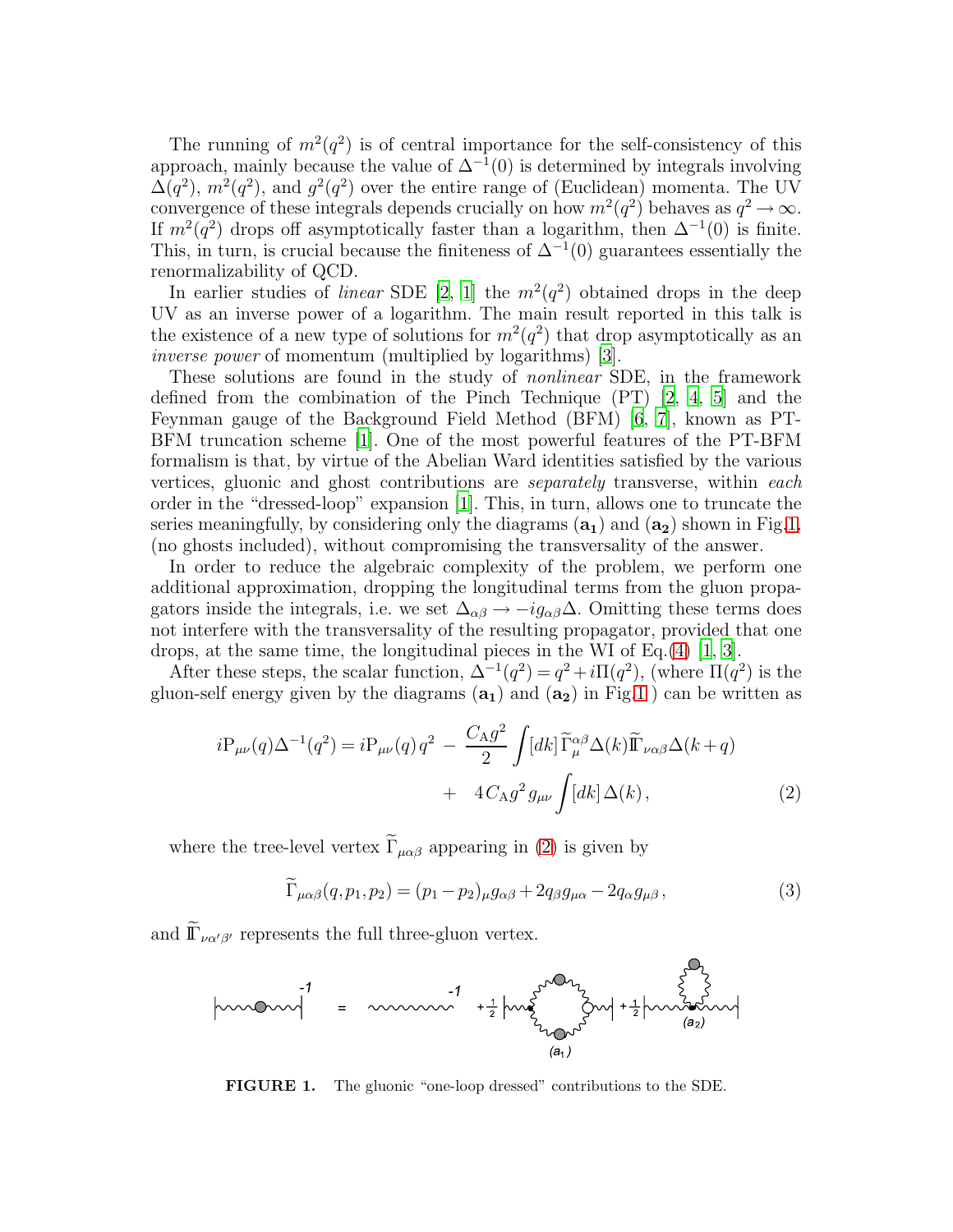As a next step we will employ the "gauge technique" [\[8\]](#page-5-7), expressing  $\tilde{\mathbb{I}}$  as a functional of  $\Delta$ , in such a way as to satisfy (by construction) the all-order Ward identity

<span id="page-2-0"></span>
$$
q^{\mu}\widetilde{\mathbb{T}}_{\mu\alpha\beta}(q, p_1, p_2) = i[\Delta_{\alpha\beta}^{-1}(p_1) - \Delta_{\alpha\beta}^{-1}(p_2)],\tag{4}
$$

characteristic of the PT-BFM. Specifically, we propose the following form for the vertex [\[3](#page-5-2)]

<span id="page-2-1"></span>
$$
\widetilde{\Gamma}^{\mu\alpha\beta} = L^{\mu\alpha\beta} + T_1^{\mu\alpha\beta} + T_2^{\mu\alpha\beta},\tag{5}
$$

with

$$
L^{\mu\alpha\beta}(q, p_1, p_2) = \tilde{\Gamma}^{\mu\alpha\beta}(q, p_1, p_2) + ig^{\alpha\beta} \frac{q^{\mu}}{q^2} \left[ \Pi(p_2) - \Pi(p_1) \right],
$$
  
\n
$$
T_1^{\mu\alpha\beta}(q, p_1, p_2) = -i \frac{c_1}{q^2} \left( q^{\beta} g^{\mu\alpha} - q^{\alpha} g^{\mu\beta} \right) \left[ \Pi(p_1) + \Pi(p_2) \right],
$$
  
\n
$$
T_2^{\mu\alpha\beta}(q, p_1, p_2) = -i c_2 \left( q^{\beta} g^{\mu\alpha} - q^{\alpha} g^{\mu\beta} \right) \left[ \frac{\Pi(p_1)}{p_1^2} + \frac{\Pi(p_2)}{p_2^2} \right].
$$
 (6)

Then, substituting Eqs.[\(3\)](#page-1-2) and [\(5\)](#page-2-1) into [\(2\)](#page-1-1), introducing  $q^2 \equiv x$ ,  $k^2 \equiv y$ , and defining the renormalization-group invariant quantity  $d(q^2) = g^2 \Delta(q^2)$ , we arrive at

<span id="page-2-2"></span>
$$
d^{-1}(x) = K'x + \tilde{b} \sum_{i=1}^{8} \widehat{A}_i(x) + d^{-1}(0), \qquad (7)
$$

with

<span id="page-2-3"></span>
$$
\begin{aligned}\n\widehat{A}_1(x) &= -\left(1 + \frac{6c_2}{5}\right) x \int_x^\infty dy \, y \, \mathcal{L}^2(y) d^2(y), \\
\widehat{A}_2(x) &= \frac{6c_2}{5} x \int_x^\infty dy \, \mathcal{L}(y) d(y), \\
\widehat{A}_3(x) &= -\left(1 + \frac{6c_2}{5}\right) x \, \mathcal{L}(x) d(x) \int_0^x dy \, y \, \mathcal{L}(y) d(y), \\
\widehat{A}_4(x) &= \left(-\frac{1}{10} - \frac{3c_2}{5} + \frac{3c_1}{5}\right) \int_0^x dy \, y^2 \, \mathcal{L}^2(y) d^2(y), \\
\widehat{A}_5(x) &= -\frac{6}{5} \left(1 + c_1\right) \mathcal{L}(x) d(x) \int_0^x dy \, y^2 \, \mathcal{L}(y) d(y), \\
\widehat{A}_6(x) &= \frac{6c_2}{5} \int_0^x dy \, y \, \mathcal{L}(y) d(y), \\
\widehat{A}_7(x) &= \frac{2}{5} \mathcal{L}(x) \frac{d(x)}{x} \int_0^x dy \, y^3 \, \mathcal{L}(y) d(y), \\
\widehat{A}_8(x) &= \frac{1}{5x} \int_0^x dy \, y^3 \, \mathcal{L}^2(y) d^2(y).\n\end{aligned}
$$
\n
$$
(8)
$$

The renormalization constant K' is fixed by the condition  $d^{-1}(\mu^2) = \mu^2/g^2$ , (with  $\mu^2 \gg \Lambda^2$ ), and  $\mathcal{L}(q^2) \equiv \tilde{b} \ln(q^2/\Lambda^2)$ , where  $\Lambda$  is QCD mass scale. Due to the poles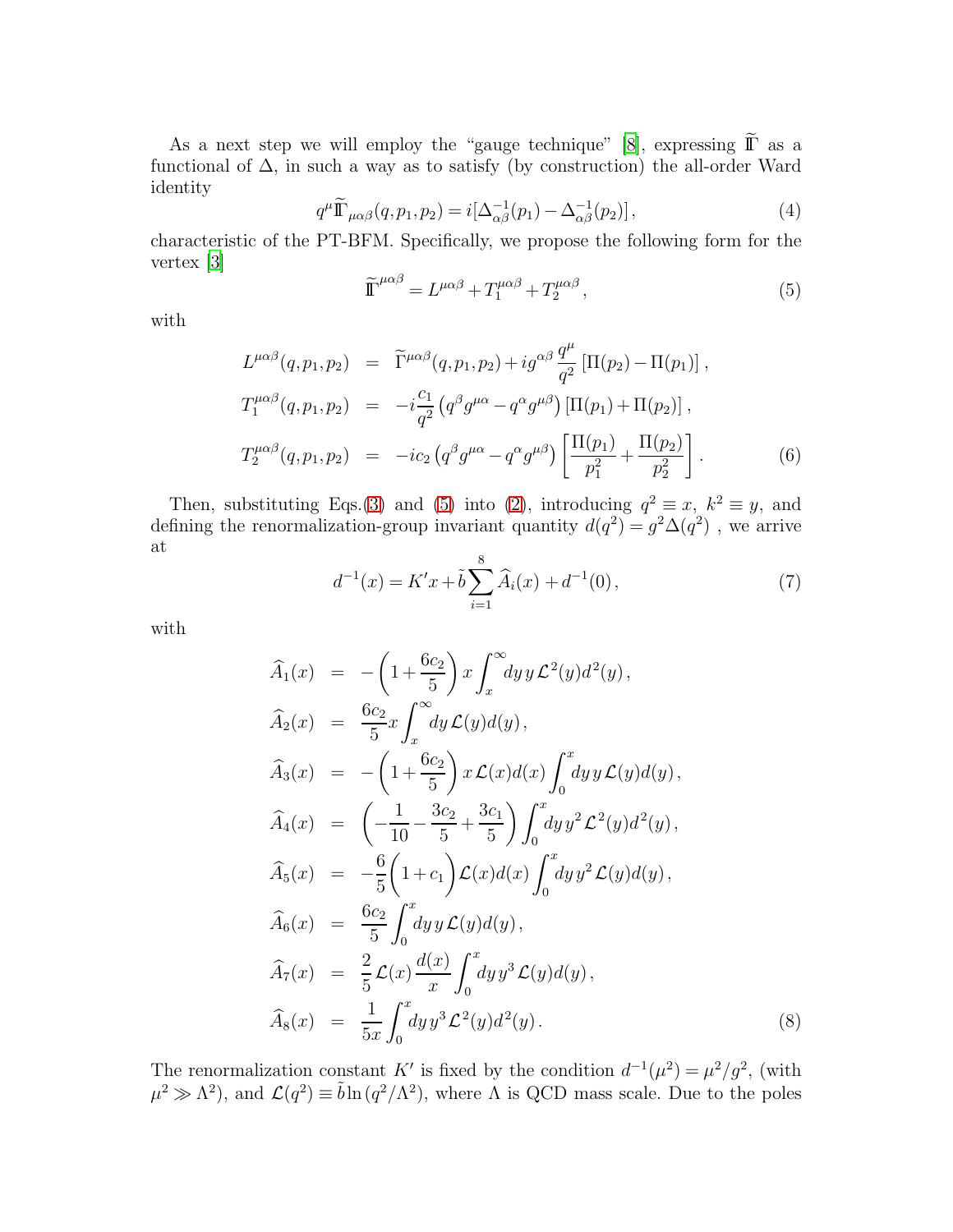contained in the Ansatz for  $\tilde{\mathbb{I}}$ ,  $d^{-1}(0)$  does not vanish, and is given by the (divergent) expression

$$
d^{-1}(0) = \frac{3\tilde{b}}{5\pi^2} \left[ 2(1+c_1) \int d^4k \mathcal{L}(k^2) d(k^2) - (1+2c_1) \int d^4k k^2 \mathcal{L}^2(k^2) d^2(k^2) \right], \tag{9}
$$

which can be made finite using dimensional regularization, and assuming that  $m^2(q^2)$  drops sufficiently fast in the UV [\[1](#page-5-0)].

In order to determine the asymptotic behavior that Eq.[\(7\)](#page-2-2) predicts for  $m^2(x)$  at large x, we perform the following replacements in the r.h.s. of  $(8)$ 

$$
x\mathcal{L}(x)d(x) \to 1, \quad \mathcal{L}(x)d(x) \to 1/x, \quad \mathcal{L}(y)d(y) = \tilde{\Delta}(y), \quad \tilde{\Delta}(y) = \frac{1}{y + m^2(y)}.
$$
 (10)

Next, use the identity  $y\tilde{\Delta}(y) = 1 - m^2(y)\tilde{\Delta}(y)$  in all  $\hat{A}_i(x)$ , keeping only terms linear in  $m^2$ . Then separate all contributions that go like x from those that go like  $m<sup>2</sup>$  on both sides, and match them up [\[9\]](#page-5-8). This gives rise to two independent equations, one for the "kinetic" term, which simply reproduces the asymptotic behavior  $x \ln x$  on both sides, and an equation for the terms with  $m^2(x)$ , given by

<span id="page-3-0"></span>
$$
m^{2}(x)\ln x = C - a_{1} \int_{x}^{\infty} dy m^{2}(y) \tilde{\Delta}(y) + \frac{a_{2}}{x} \int_{0}^{x} dy y m^{2}(y) \tilde{\Delta}(y) + \frac{a_{3}}{x^{2}} \int_{0}^{x} dy y^{2} m^{2}(y) \tilde{\Delta}(y) + a_{4} x \int_{x}^{\infty} dy m^{2}(y) \tilde{\Delta}^{2}(y), \qquad (11)
$$

with

<span id="page-3-2"></span>
$$
a_1 = \frac{6}{5}(1 + c_2 - c_1), \quad a_2 = \frac{4}{5} + \frac{6c_1}{5}, \quad a_3 = -\frac{2}{5}, \quad a_4 = 1 + \frac{6c_2}{5}, \tag{12}
$$

and

<span id="page-3-1"></span>
$$
\mathcal{C} \equiv \tilde{b}^{-1}d^{-1}(0) + a_1 \int_0^\infty dy \, m^2(y) \tilde{\Delta}(y) \,. \tag{13}
$$

Now, the important point to appreciate is that, in order for [\(11\)](#page-3-0) to have solutions vanishing in the UV, it is necessary to be sure that the constant term on the r.h.s. vanishes, i.e.  $\mathcal{C} = 0$ . Since we know that  $d^{-1}(0)$  and the integral appearing in the r.h.s. of Eq.[\(13\)](#page-3-1) are manifestly positive quantities, it follows immediately that the C will be zero if and only if  $a_1 < 0$ . Notice that Eq.[\(13\)](#page-3-1) restricts the range of allowed values of the parameters  $c_1$  and  $c_2$  through Eq.[\(12\)](#page-3-2). In addition, and more importantly, it constrains the momentum dependence of  $m^2(x)$  in the IR and intermediate regimes to be such that both terms on the r.h.s of Eq.[\(13\)](#page-3-1) cancel against each other.

Assuming that Eq. $(13)$  is satisfied, it can be shown that Eq. $(11)$  admits the following asymptotic solutions for  $m^2(x)$  [\[3\]](#page-5-2),

$$
m_1^2(x) = \lambda_1^2(\ln x)^{-(1+\gamma_1)}, \qquad m_2^2(x) = \frac{\lambda_2^4}{x}(\ln x)^{\gamma_2 - 1}, \tag{14}
$$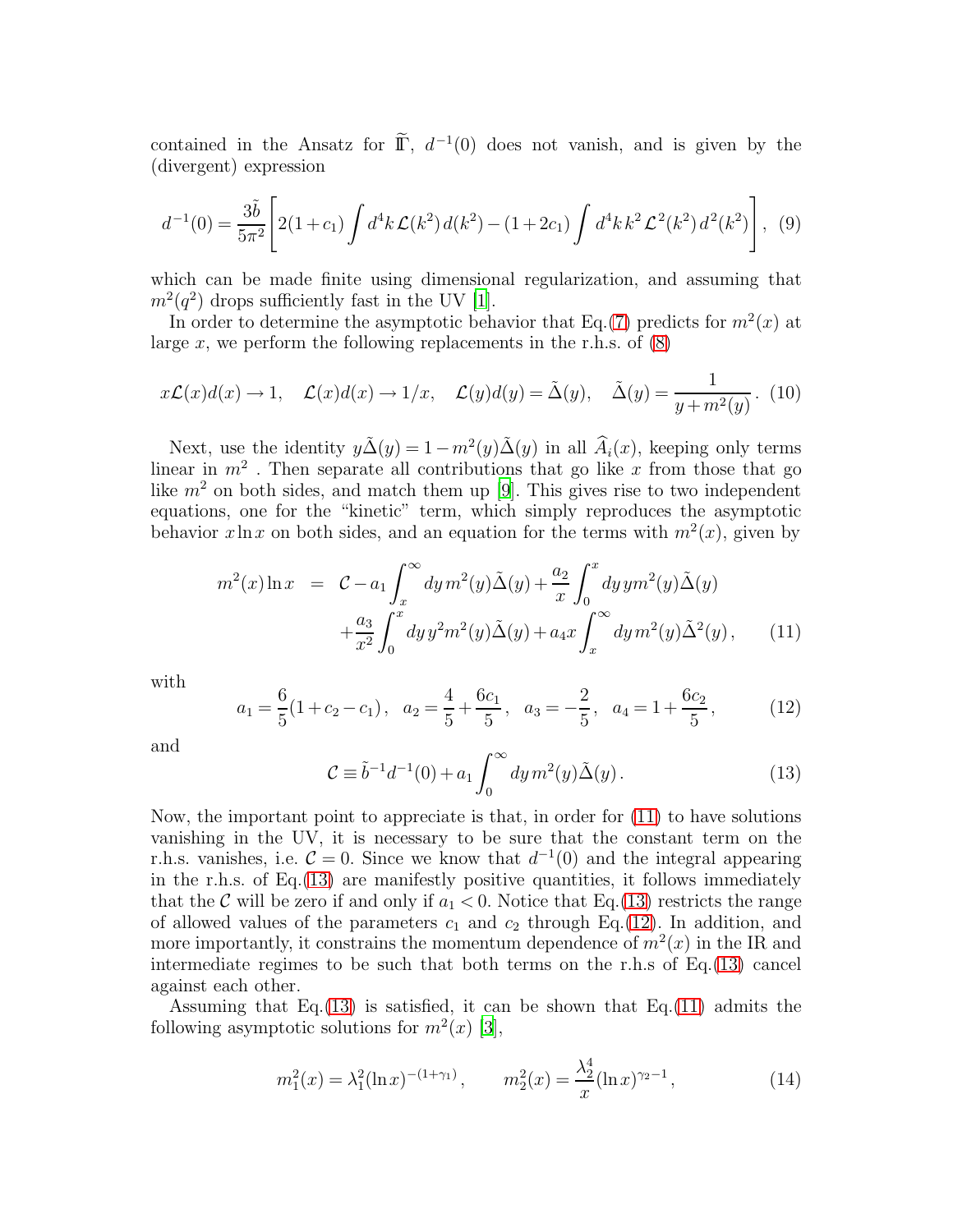where  $\lambda_1$  and  $\lambda_2$  are two mass-scales, and  $\gamma_1 = -a_1, \gamma_2 = a_2$ .

The first type of solutions,  $m_1^2(x)$ , are familiar from studying linearized versions of Eq.[\(2\)](#page-1-1), see for example [\[2](#page-5-1), [1\]](#page-5-0). The second type of solutions,  $m_2^2(x)$ , displaying power-law running, are particularly interesting because they are derived for the first time in the context of SDE. The possibility of an effective gluon mass dropping in the UV as an inverse power of the momentum was first conjectured in [\[2](#page-5-1)], and was subsequently obtained in the context of the operator-product expansion [\[10\]](#page-5-9); there the resulting gluon self-energy was identified as the effective gluon mass, leading to the relation  $m^2(x) \sim \langle G^2 \rangle / x$ , where  $\langle G^2 \rangle$  is the dimension four gauge-invariant gluon condensate.

Which of the two types of solution will be actually realized depends on the details of the three-gluon vertex,  $\mathbb{F}$ , and more specifically on the values of the parameters  $c_1$  and  $c_2$ . Our numerical analysis reveals that the sets of values for  $c_1$  and  $c_2$  giving rise to logarithmic running belong to an interval that is disjoint and well-separated from that producing power-law running. In what follows we will focus our attention on the latter type of solutions. In Fig[.2](#page-4-0) we present typical solutions for the  $d(q^2)$ ,  $m^2(q^2)$  and the effective charge  $\alpha(q^2) = g^2(q^2)/4\pi$ .



<span id="page-4-0"></span>**FIGURE 2.** Upper panel: the numerical solution for  $d(q^2)$ . Lower panels: Left: dynamical mass with power-law running, for  $m_0^2 = 0.5 \text{ GeV}^2$  and  $\rho = 1.046$  in Eq.[\(17\)](#page-5-10). Right: the running charge,  $\alpha(q^2) = g^2(q^2)/4\pi$ , fitted by Eqs.[\(15\)](#page-5-11) and [\(16\)](#page-5-12).